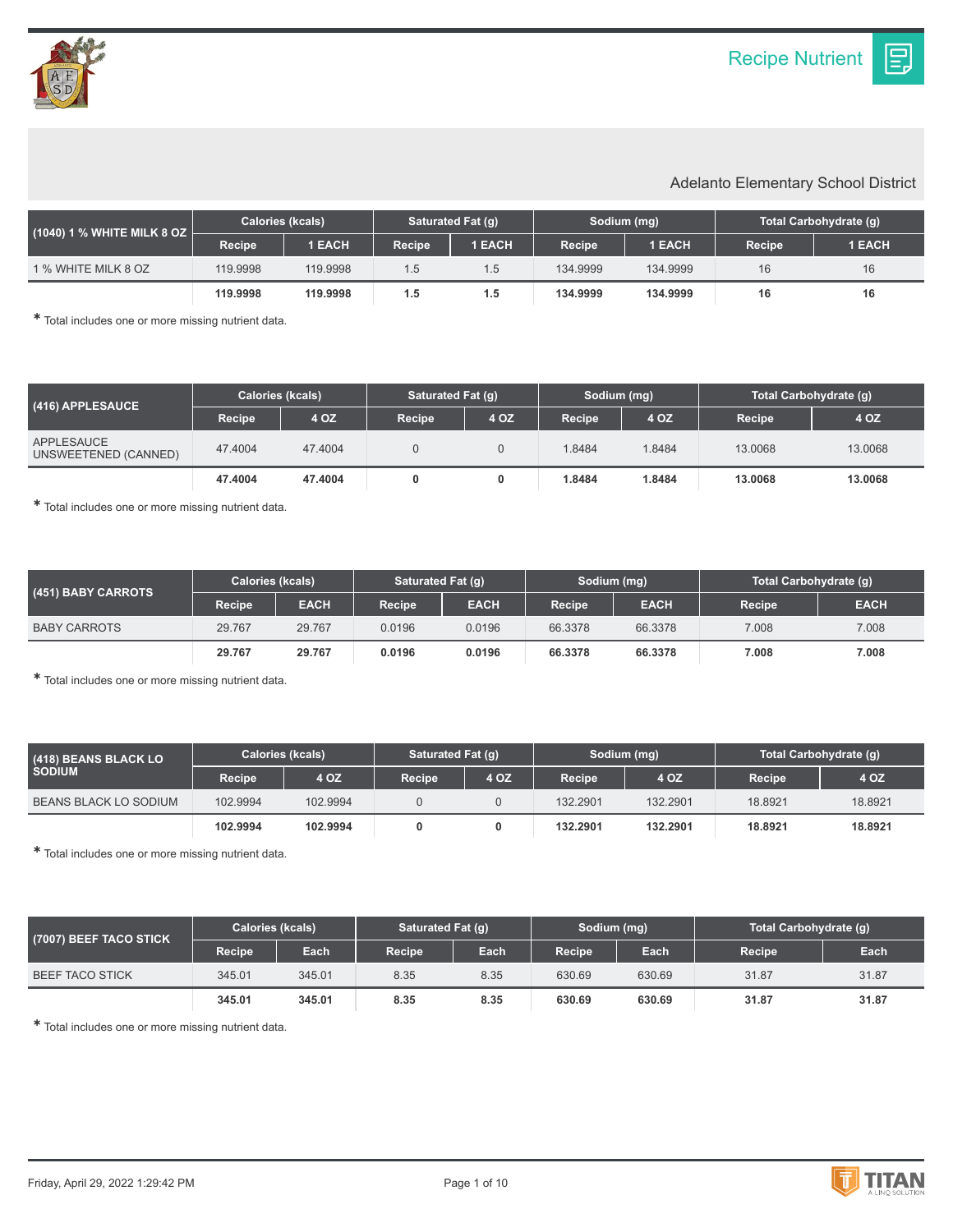



| (1062) BEEF TACOS | Calories (kcals) |             | Saturated Fat (q)   |             | Sodium (mg)   |             | Total Carbohydrate (g) |             |
|-------------------|------------------|-------------|---------------------|-------------|---------------|-------------|------------------------|-------------|
|                   | Recipe           | <b>EACH</b> | Recipe <sup>1</sup> | <b>EACH</b> | <b>Recipe</b> | <b>EACH</b> | Recipe                 | <b>EACH</b> |
| <b>BEEF TACOS</b> | 256.9998         | 256,9998    | 2.6                 | 2.6         | 85.5999       | 85.5999     | 27.7999                | 27.7999     |
|                   | 256.9998         | 256,9998    | 2.6                 | 2.6         | 85.5999       | 85,5999     | 27.7999                | 27.7999     |

| (895) BROCCOLI BUDS  | <b>Calories (kcals)</b> |               | <b>Saturated Fat (g)</b> |        | Sodium (mg)   |         | Total Carbohydrate (q) |        |
|----------------------|-------------------------|---------------|--------------------------|--------|---------------|---------|------------------------|--------|
|                      | Recipe                  | <b>1 EACH</b> | Recipe                   | 1 EACH | <b>Recipe</b> | 1 EACH  | Recipe                 | 1 EACH |
| <b>BROCCOLI BUDS</b> | 19.2777                 | 19.2777       | 0.0646                   | 0.0646 | 18.7107       | 18.7107 | 3.7648                 | 3.7648 |
|                      | 19.2777                 | 19.2777       | 0.0646                   | 0.0646 | 18.7107       | 18.7107 | 3.7648                 | 3.7648 |

✱ Total includes one or more missing nutrient data.

| (732) CELERY STICKS <b>\</b> | <b>Calories (kcals)</b> |         | Saturated Fat (g) |        | Sodium (mg) |         | Total Carbohydrate (g) |        |
|------------------------------|-------------------------|---------|-------------------|--------|-------------|---------|------------------------|--------|
|                              | Recipe                  | 4 OZ    | Recipe            | 4 OZ   | Recipe      | 4 OZ    | Recipe                 | 4 OZ   |
| <b>CELERY STICKS</b>         | 15.8757                 | 15.8757 | 0.0476            | 0.0476 | 90.7184     | 90.7184 | 3.3679                 | 3.3679 |
|                              | 15.8757                 | 15,8757 | 0.0476            | 0.0476 | 90.7184     | 90.7184 | 3.3679                 | 3.3679 |

✱ Total includes one or more missing nutrient data.

| (sys-374) CHEESE STICK<br><b>RAISIN KIT</b> | <b>Calories (kcals)</b> |          | Saturated Fat (q) |        | Sodium (mg)   |          | Total Carbohydrate (g) |         |
|---------------------------------------------|-------------------------|----------|-------------------|--------|---------------|----------|------------------------|---------|
|                                             | <b>Recipe</b>           | Each     | Recipe            | Each   | <b>Recipe</b> | Each     | Recipe                 | Each    |
| <b>CHEESE STICK RAISIN KIT</b>              | 359,9999                | 359.9999 | 5.9999            | 5.9999 | 430,0001      | 430,0001 | 62.0001                | 62.0001 |
|                                             | 359.9999                | 359,9999 | 5.9999            | 5.9999 | 430,0001      | 430,0001 | 62.0001                | 62.0001 |

✱ Total includes one or more missing nutrient data.

| (425) CORN    | <b>Calories (kcals)</b> |         | Saturated Fat (q) |                | Sodium (mg)   |                | Total Carbohydrate (q) |                |
|---------------|-------------------------|---------|-------------------|----------------|---------------|----------------|------------------------|----------------|
|               | Recipe                  | Serving | Recipe            | <b>Serving</b> | <b>Recipe</b> | <b>Serving</b> | Recipe                 | <b>Serving</b> |
| CORN (CANNED) | 72.5747                 | 72.5747 | 0.0873            | 0.0873         | 13.6078       | 13.6078        | 17.4746                | 17.4746        |
|               | 72.5747                 | 72.5747 | 0.0873            | 0.0873         | 13.6078       | 13.6078        | 17.4746                | 17.4746        |

✱ Total includes one or more missing nutrient data.

| (426) CRAISINS 300 CT  | <b>Calories (kcals)</b> |         | Saturated Fat (q) |     | Sodium (mg)   |     | Total Carbohydrate (g) |         |
|------------------------|-------------------------|---------|-------------------|-----|---------------|-----|------------------------|---------|
|                        | <b>Recipe</b>           | bag     | Recipe            | bag | <b>Recipe</b> | bag | <b>Recipe</b>          | bag     |
| <b>CRAISINS 300 CT</b> | 333.333                 | 109.618 |                   |     |               |     | 84.848                 | 27,9026 |
|                        | 333.333                 | 109.618 |                   |     |               |     | 84.848                 | 27.9026 |

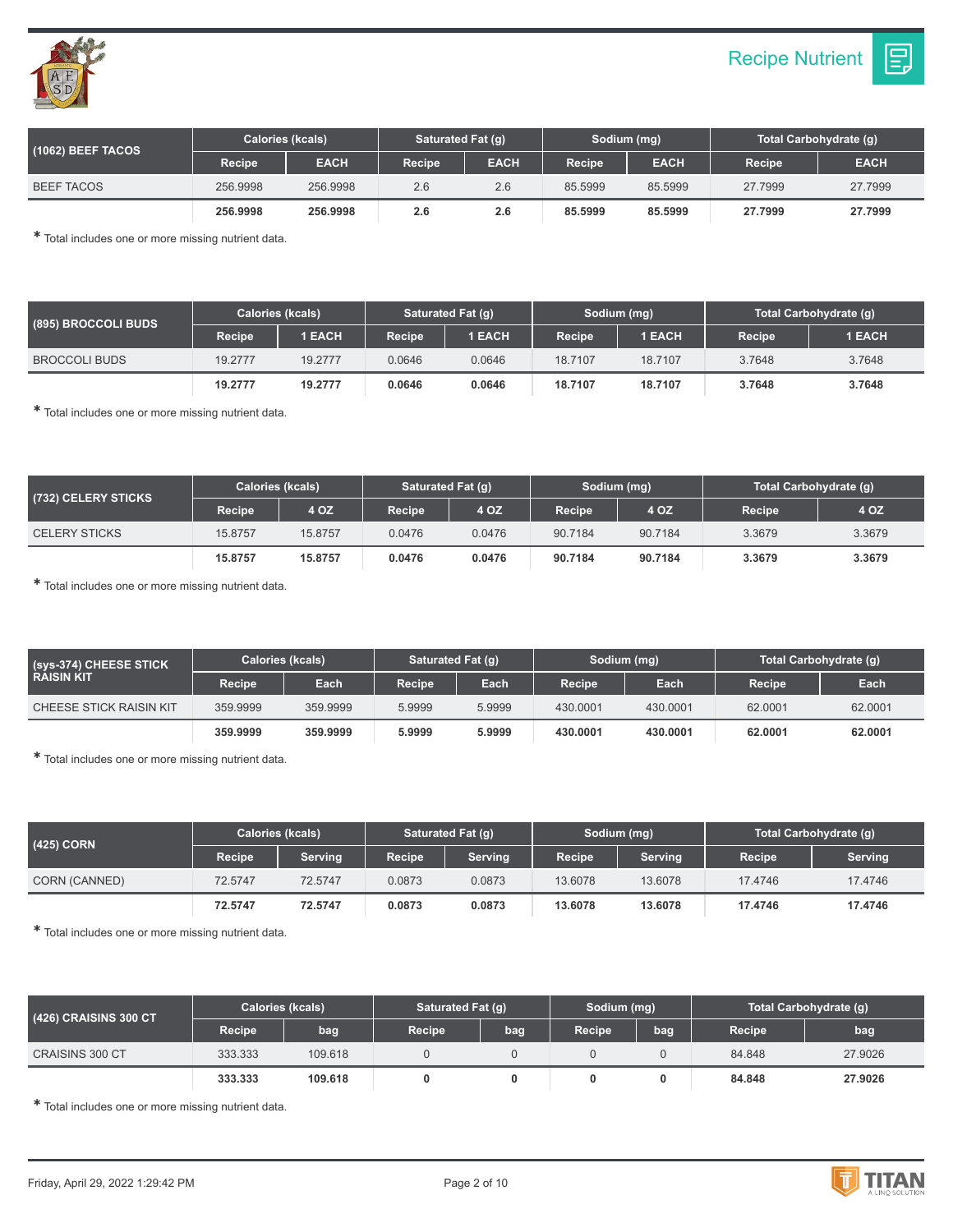

| (1022) DICED PEACHES | <b>Calories (kcals)</b> |         | Saturated Fat (q) |        | Sodium (mg)   |        | Total Carbohydrate (q) |         |
|----------------------|-------------------------|---------|-------------------|--------|---------------|--------|------------------------|---------|
|                      | Recipe                  | 4 OZ    | Recipe            | 4 OZ   | <b>Recipe</b> | 4 OZ   | Recipe                 | 4 OZ    |
| <b>DICED PEACHES</b> | 49.8951                 | 49.8951 | 0.0045            | 0.0045 | 4.5359        | 4.5359 | 13.1201                | 13.1201 |
|                      | 49.8951                 | 49.8951 | 0.0045            | 0.0045 | 4.5359        | 4.5359 | 13.1201                | 13.1201 |

✱ Total includes one or more missing nutrient data.

| (432) DICED PEARS  | <b>Calories (kcals)</b> | Saturated Fat (g) |        | Sodium (mg) |               | Total Carbohydrate (g) |         |         |
|--------------------|-------------------------|-------------------|--------|-------------|---------------|------------------------|---------|---------|
|                    | Recipe                  | 4 OZ              | Recipe | 4 OZ        | <b>Recipe</b> | 4 OZ                   | Recipe  | 4 OZ    |
| PEARS, DICED 6/#10 | 56.699                  | 56.699            | 0.0045 | 0.0045      | 4.5359        | 4.5359                 | 14.6737 | 14.6737 |
|                    | 56.699                  | 56.699            | 0.0045 | 0.0045      | 4.5359        | 4.5359                 | 14.6737 | 14.6737 |

✱ Total includes one or more missing nutrient data.

| (0521) FROZEN             | Calories (kcals) |         | Saturated Fat (g) |     | Sodium (mg)   |        | Total Carbohydrate (g) |         |  |
|---------------------------|------------------|---------|-------------------|-----|---------------|--------|------------------------|---------|--|
| <b>BLUEBERRIES</b>        | Recipe           | 4OZ     | <b>Recipe</b>     | 4OZ | <b>Recipe</b> | 4OZ    | <b>Recipe</b>          | 40Z     |  |
| <b>FROZEN BLUEBERRIES</b> | 40               | 58.1529 |                   |     |               | 1.4539 |                        | 13.0844 |  |
|                           | 40               | 58.1529 |                   |     |               | 1.4539 |                        | 13.0844 |  |

✱ Total includes one or more missing nutrient data.

| (420) GREEN BEANS  | Calories (kcals) |       |               | Saturated Fat (q) |               | Sodium (mg) | Total Carbohydrate (g) |      |  |
|--------------------|------------------|-------|---------------|-------------------|---------------|-------------|------------------------|------|--|
|                    | <b>Recipe</b>    | 4 OZ  | <b>Recipe</b> | 4 OZ              | <b>Recipe</b> | 4 OZ        | <b>Recipe</b>          | 4 OZ |  |
| <b>GREEN BEANS</b> | 20.77            | 20.77 |               |                   | 181.8099      | 181.8099    | 3.89                   | 3.89 |  |
|                    | 20.77            | 20.77 |               |                   | 181.8099      | 181.8099    | 3.89                   | 3.89 |  |

✱ Total includes one or more missing nutrient data.

| (9127) GREEN BEANS   | <b>Calories (kcals)</b> |        | Saturated Fat (q) |        | Sodium (mg) |        | Total Carbohydrate (g) |        |  |
|----------------------|-------------------------|--------|-------------------|--------|-------------|--------|------------------------|--------|--|
| <b>RECIPE</b>        | Recipe                  | 4 OZ   | Recipe            | 4 OZ   | Recipe      | 4 OZ   | Recipe                 | 4 OZ   |  |
| ONION POWDER 1.25 LB | 193.3436                | 1.8591 | 0.1242            | 0.0012 | 41.3903     | 0.398  | 44.8602                | 0.4313 |  |
| SALT FREE SEASONING  | 25.1222                 | 0.2416 | 0.58              | 0.0056 | 44.1005     | 0.424  | 40.5046                | 0.3895 |  |
| BUTTER (ROCKVIEW)    | 565.856                 | 5.4409 | 38.9193           | 0.3742 | 40.8233     | 0.3925 |                        |        |  |

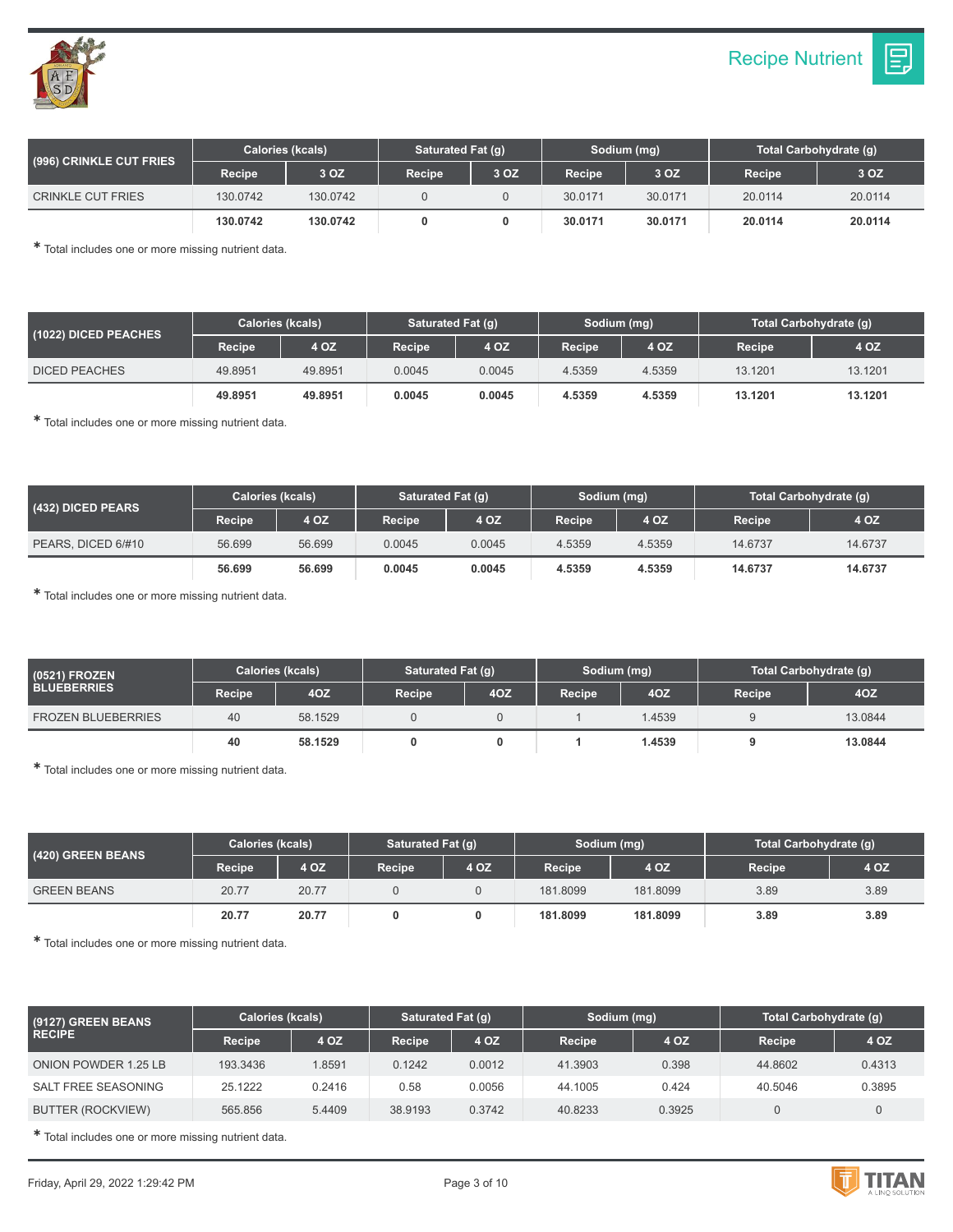

| (9127) GREEN BEANS | <b>Calories (kcals)</b> |         |                                                          | Saturated Fat (q) |            | Sodium (mg) | Total Carbohydrate (q) |        |  |
|--------------------|-------------------------|---------|----------------------------------------------------------|-------------------|------------|-------------|------------------------|--------|--|
| <b>RECIPE</b>      | Recipe                  | 4 OZ    | 4 OZ<br>4 OZ<br>Recipe<br><b>Recipe</b><br><b>Recipe</b> |                   | 4 OZ       |             |                        |        |  |
| <b>GREEN BEANS</b> | 1827.758                | 17.5746 |                                                          |                   | 15999.2694 | 153.8391    | 342.3204               | 3.2915 |  |
|                    | 2612.0798               | 25.1162 | 39.6235                                                  | 0.381             | 16125.5834 | 155.0537    | 427.6853               | 4.1124 |  |

| (7215) KETCHUP PACKET | <b>Calories (kcals)</b> |        |               | Saturated Fat (q)      |        |        | Sodium (mg) |        | Total Carbohydrate (q) |               |        |
|-----------------------|-------------------------|--------|---------------|------------------------|--------|--------|-------------|--------|------------------------|---------------|--------|
|                       | Recipe                  | 1 EACH | 2 EACH Recipe | $\vert$ 1 EACH $\vert$ | 2 EACH | Recipe | 1 EACH      | 2 EACH | Recipe                 | <b>1 EACH</b> | 2 EACH |
| <b>KETCHUP PACKET</b> | 20                      | 10     | 20            |                        |        | 170    | 85          | 170    |                        |               |        |
|                       | 20                      | 10     | 20            |                        |        | 170    | 85          | 170    |                        |               |        |

✱ Total includes one or more missing nutrient data.

| (978) MARINARA CUPS  | <b>Calories (kcals)</b> |            | Saturated Fat (q) |            | Sodium (mg)   |            | Total Carbohydrate (g) |            |  |
|----------------------|-------------------------|------------|-------------------|------------|---------------|------------|------------------------|------------|--|
|                      | <b>Recipe</b>           | <b>CUP</b> | <b>Recipe</b>     | <b>CUP</b> | <b>Recipe</b> | <b>CUP</b> | Recipe                 | <b>CUP</b> |  |
| <b>MARINARA CUPS</b> | 39.9999                 | 39.9999    |                   |            | 199.9998      | 199.9998   |                        |            |  |
|                      | 39,9999                 | 39.9999    |                   |            | 199.9998      | 199.9998   |                        |            |  |

✱ Total includes one or more missing nutrient data.

| (520) MAYO PACKET <sup>1</sup> | <b>Calories (kcals)</b> |        |        |        | Saturated Fat (q) |                      |    | Sodium (mg)   |    | Total Carbohydrate (q) |               |        |
|--------------------------------|-------------------------|--------|--------|--------|-------------------|----------------------|----|---------------|----|------------------------|---------------|--------|
|                                | Recipe                  | 1 EACH | 2 EACH | Recipe |                   | 1 EACH 2 EACH Recipe |    | 1 EACH 2 EACH |    | Recipe                 | <b>1 EACH</b> | 2 EACH |
| <b>MAYO PACKET</b>             | 70                      |        | 140    |        |                   |                      | 45 | 45            | 90 |                        |               |        |
|                                | 70                      | 70     | 140    |        |                   |                      | 45 | 45            | 90 |                        |               |        |

✱ Total includes one or more missing nutrient data.

| (524) MUSTARD PACKET  | <b>Calories (kcals)</b> |        | Saturated Fat (q) |               |                     | Sodium (mg) | Total Carbohydrate (g) |               |
|-----------------------|-------------------------|--------|-------------------|---------------|---------------------|-------------|------------------------|---------------|
|                       | Recipe                  | 1 EACH | Recipe            | <b>1 EACH</b> | Recipe <sup>1</sup> | 1 EACH      | Recipe                 | <b>1 EACH</b> |
| <b>MUSTARD PACKET</b> |                         |        |                   |               | 65                  | 65          |                        |               |
|                       |                         |        |                   |               | 65                  | 65          |                        | 0             |

✱ Total includes one or more missing nutrient data.

| (7458) PEAS | <b>Calories (kcals)</b> |         | Saturated Fat (g) |      | Sodium (mg) |          | Total Carbohydrate (g) |         |  |
|-------------|-------------------------|---------|-------------------|------|-------------|----------|------------------------|---------|--|
|             | Recipe                  | 4 OZ    | Recipe            | 4 OZ | Recipe      | 4 OZ     | Recipe                 | 4 OZ    |  |
| <b>PEAS</b> | 63.5029                 | 63.5029 |                   |      | 335.6581    | 335.6581 | 10.8862                | 10.8862 |  |
|             | 63.5029                 | 63.5029 |                   |      | 335,6581    | 335,6581 | 10.8862                | 10.8862 |  |

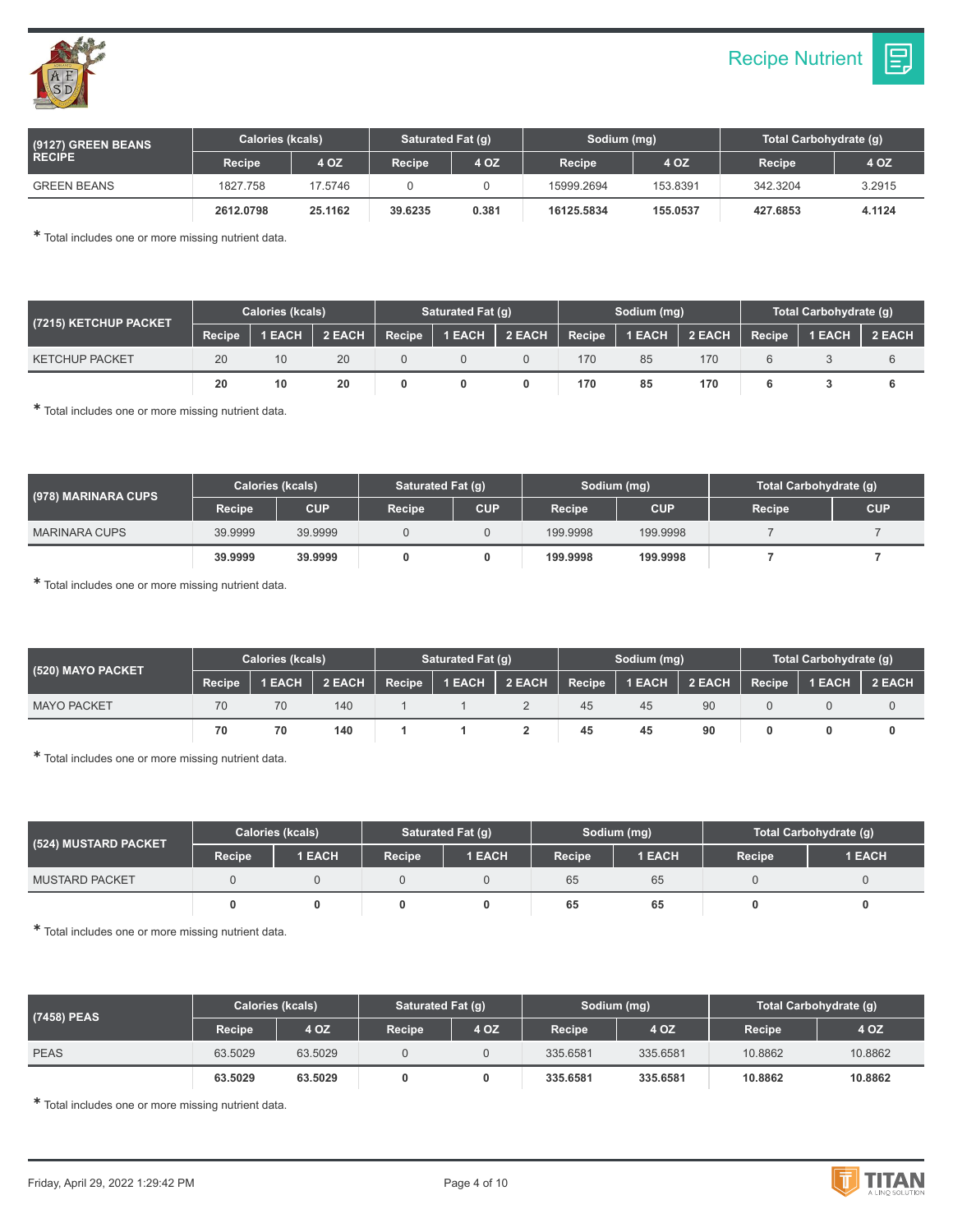| (sys-137) PEPPERONI  | <b>Calories (kcals)</b> |             | Saturated Fat (g)                                     |        |             | Sodium (mg) | Total Carbohydrate (g) |         |  |
|----------------------|-------------------------|-------------|-------------------------------------------------------|--------|-------------|-------------|------------------------|---------|--|
| <b>CALZONE</b>       | Recipe                  | <b>EACH</b> | <b>EACH</b><br><b>EACH</b><br>Recipe<br><b>Recipe</b> | Recipe | <b>EACH</b> |             |                        |         |  |
| WG PEPPERONI CALZONE | 339.9997                | 339.9997    |                                                       |        | 589.9995    | 589.9995    | 38,9999                | 38.9999 |  |
|                      | 339.9997                | 339,9997    |                                                       |        | 589.9995    | 589.9995    | 38,9999                | 38,9999 |  |

| (9125) PINTO BEANS                       | <b>Calories (kcals)</b> |         | Saturated Fat (q) |        | Sodium (mg) |          | Total Carbohydrate (q) |         |  |
|------------------------------------------|-------------------------|---------|-------------------|--------|-------------|----------|------------------------|---------|--|
| <b>RECIPE</b>                            | Recipe                  | 4 OZ    | Recipe            | 4 OZ   | Recipe      | 4 OZ     | Recipe                 | 4 OZ    |  |
| <b>ONION POWDER 1.25 LB</b>              | 96.6718                 | 0.9667  | 0.0621            | 0.0006 | 20.6951     | 0.207    | 22.4301                | 0.2243  |  |
| SALT FREE SEASONING                      | 12.5611                 | 0.1256  | 0.29              | 0.0029 | 22.0502     | 0.2205   | 20.2523                | 0.2025  |  |
| <b>BEANS, PINTO</b>                      | 9420.7597               | 94.2076 | $\Omega$          | 0      | 13189.0588  | 131.8906 | 1601.5259              | 16.0153 |  |
| SPICE CHILI POWDER 1 LB<br><b>SHAKER</b> | 79.9456                 | 0.7995  | 0.698             | 0.007  | 812.7802    | 8.1278   | 14.0897                | 0.1409  |  |
|                                          | 9609.9382               | 96.0994 | 1.0501            | 0.0105 | 14044.5843  | 140.4458 | 1658.298               | 16.583  |  |

✱ Total includes one or more missing nutrient data.

| (514) RANCH PACKET! | <b>Calories (kcals)</b> |               | Saturated Fat (g)   |               | Sodium (mg) |          | Total Carbohydrate (q) |        |
|---------------------|-------------------------|---------------|---------------------|---------------|-------------|----------|------------------------|--------|
|                     | Recipe                  | <b>1 EACH</b> | Recipe <sup>1</sup> | <b>1 EACH</b> | Recipe      | 1 EACH   | Recipe                 | 1 EACH |
| RANCH PACKETS       | 49.3016                 | 49.3016       | 0.7528              | 0.7528        | 106,2488    | 106.2488 | 0.9833                 | 0.9833 |
|                     | 49.3016                 | 49.3016       | 0.7528              | 0.7528        | 106.2488    | 106.2488 | 0.9833                 | 0.9833 |

✱ Total includes one or more missing nutrient data.

| (1112) REFRIED BEANS<br>(INSTANT) | <b>Calories (kcals)</b> |          | Saturated Fat (q) |        | Sodium (mg) |          | Total Carbohydrate (q) |         |
|-----------------------------------|-------------------------|----------|-------------------|--------|-------------|----------|------------------------|---------|
|                                   | Recipe                  | 4 OZ     | Recipe            | 4 OZ   | Recipe      | 4 OZ     | Recipe                 | 4 OZ    |
| <b>REFRIED BEANS (INSTANT)</b>    | 139.5667                | 139.5667 | 0.8723            | 0.8723 | 418,7003    | 418,7003 | 23.5519                | 23.5519 |
|                                   | 139.5667                | 139.5667 | 0.8723            | 0.8723 | 418.7003    | 418,7003 | 23.5519                | 23.5519 |

✱ Total includes one or more missing nutrient data.

| (1041) RV FF CHOCOLATE<br><b>MILK 8 OZ</b> | Calories (kcals) |               | Saturated Fat (q) |               | Sodium (mg) |          | Total Carbohydrate (g) |               |
|--------------------------------------------|------------------|---------------|-------------------|---------------|-------------|----------|------------------------|---------------|
|                                            | Recipe           | <b>1 EACH</b> | Recipe            | <b>1 EACH</b> | Recipe      | 1 EACH   | <b>Recipe</b>          | <b>1 EACH</b> |
| RV FF CHOCOLATE MILK 8<br>0Z               | 119.9998         | 119.9998      |                   |               | 199.9998    | 199.9998 | 23.0001                | 23.0001       |
|                                            | 119,9998         | 119,9998      |                   |               | 199.9998    | 199.9998 | 23,0001                | 23.0001       |

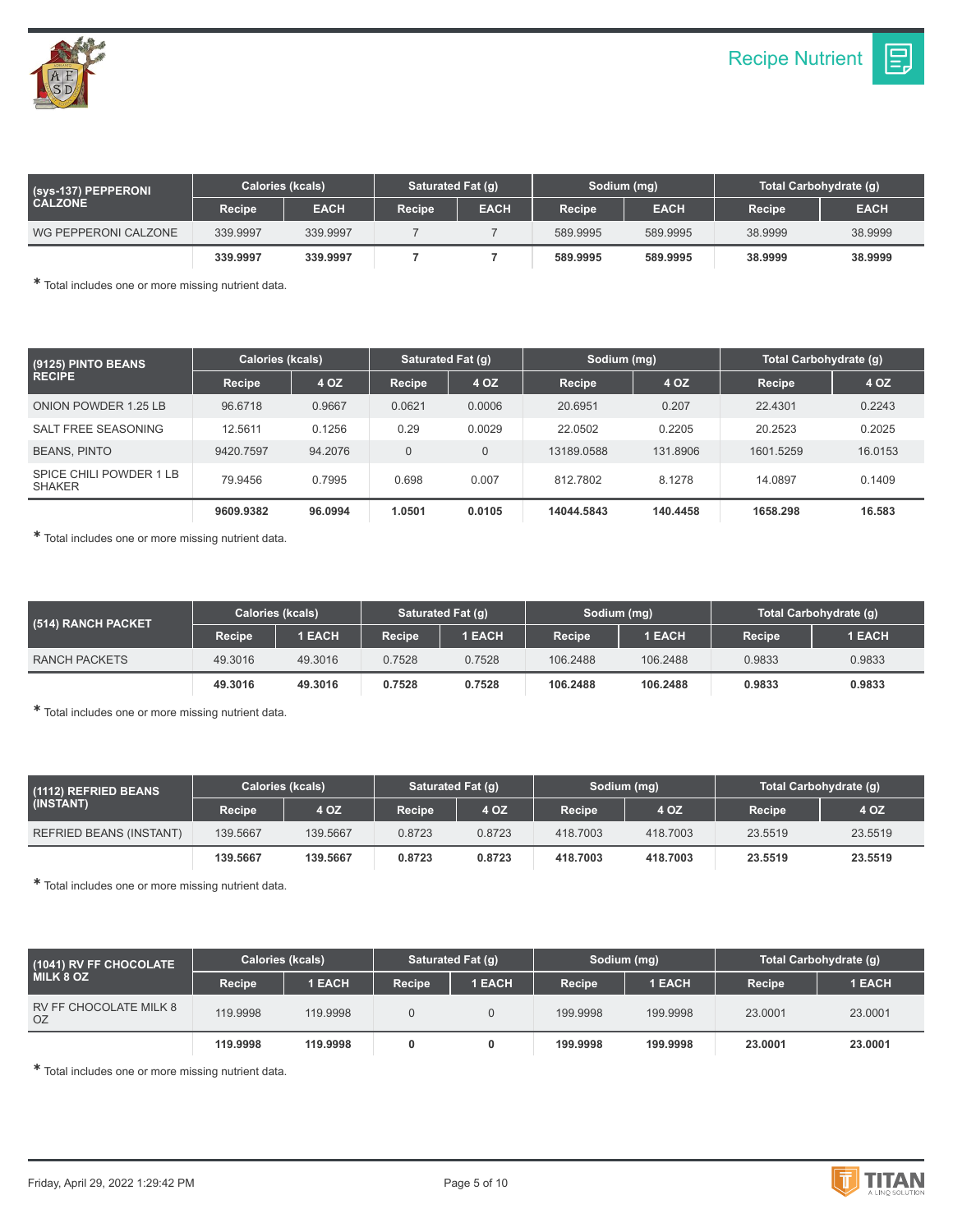

| (1004) SHREDDED<br><b>CHEDDAR CHEESE</b> | <b>Calories (kcals)</b> |          |          | Saturated Fat (q) |     | Sodium (mg) |               |         | Total Carbohydrate (g) |        |     |      |
|------------------------------------------|-------------------------|----------|----------|-------------------|-----|-------------|---------------|---------|------------------------|--------|-----|------|
|                                          | <b>Recipe</b>           | 10Z      | 3 OZ     | Recipe            | 10Z | 3 OZ        | <b>Recipe</b> | 10Z     | 3 OZ                   | Recipe | 10Z | 3 OZ |
| CHEESE, SHREDDED<br><b>CHEDDAR 5LB</b>   | 329.9997                | 109.9999 | 329.9997 | 18                | 6   | 18          | 299.9997      | 99.9999 | 299.9997               |        |     |      |
|                                          | 329.9997                | 109.9999 | 329.9997 | 18                |     | 18          | 299.9997      | 99.9999 | 299.9997               |        |     |      |

| $(sys-268)$ SUN CUP<br><b>ORANGE JUICE</b> | <b>Calories (kcals)</b> |         | Saturated Fat (q) |        | Sodium (mg)   |        | Total Carbohydrate (g) |        |
|--------------------------------------------|-------------------------|---------|-------------------|--------|---------------|--------|------------------------|--------|
|                                            | Recipe                  | carton  | Recipe            | carton | <b>Recipe</b> | carton | <b>Recipe</b>          | carton |
| SUN CUP ORANGE JUICE                       | 59.9999                 | 59.9999 |                   |        | 4.9999        | 4.9999 |                        | 14     |
|                                            | 59,9999                 | 59.9999 | 0                 |        | 4.9999        | 4.9999 | 14                     | 14     |

✱ Total includes one or more missing nutrient data.

| (529) TACO SAUCE PACKET  | <b>Calories (kcals)</b> |             | Saturated Fat (q) |             | Sodium (mg)   |             | Total Carbohydrate (q) |             |
|--------------------------|-------------------------|-------------|-------------------|-------------|---------------|-------------|------------------------|-------------|
|                          | Recipe                  | <b>EACH</b> | Recipe            | <b>EACH</b> | <b>Recipe</b> | <b>EACH</b> | Recipe                 | <b>EACH</b> |
| <b>TACO SAUCE PACKET</b> |                         |             |                   |             | 95            | 95          |                        |             |
|                          |                         |             |                   |             | 95            | 95          |                        |             |

✱ Total includes one or more missing nutrient data.

| (Sys-382) TACO SAUCE \<br><b>PACKET IW</b> | <b>Calories (kcals)</b> |             | Saturated Fat (g) |             | Sodium (mg)   |             | Total Carbohydrate (g) |             |
|--------------------------------------------|-------------------------|-------------|-------------------|-------------|---------------|-------------|------------------------|-------------|
|                                            | Recipe                  | <b>EACH</b> | Recipe            | <b>EACH</b> | <b>Recipe</b> | <b>EACH</b> | Recipe                 | <b>EACH</b> |
| <b>TACO SAUCE PACKET IW</b>                |                         |             |                   |             | 95            | 95          |                        |             |
|                                            |                         |             |                   |             | 95            | 95          |                        |             |

✱ Total includes one or more missing nutrient data.

| (423) VEGETARIAN BEANS  | <b>Calories (kcals)</b> |        | Saturated Fat (q) |      |               | Sodium (mg) | Total Carbohydrate (g) |         |
|-------------------------|-------------------------|--------|-------------------|------|---------------|-------------|------------------------|---------|
|                         | Recipe                  | 4 OZ   | <b>Recipe</b>     | 4 OZ | <b>Recipe</b> | 4 OZ        | Recipe                 | 4 OZ    |
| <b>VEGETARIAN BEANS</b> | 84.61                   | 95.946 |                   |      | 107.69        | 122.1183    | 15.38                  | 17.4406 |
|                         | 84.61                   | 95.946 |                   |      | 107.69        | 122.1183    | 15.38                  | 17.4406 |

✱ Total includes one or more missing nutrient data.

| (1052) VERY BERRY JUICE 4<br><b>OZ</b> | <b>Calories (kcals)</b> |               | Saturated Fat (g) |        | Sodium (mg)   |               | Total Carbohydrate (g) |               |
|----------------------------------------|-------------------------|---------------|-------------------|--------|---------------|---------------|------------------------|---------------|
|                                        | Recipe                  | <b>1 EACH</b> | <b>Recipe</b>     | 1 EACH | <b>Recipe</b> | <b>1 EACH</b> | Recipe                 | <b>1 EACH</b> |
| VERY BERRY JUICE 4 OZ                  | 59.9999                 | 59.9999       |                   |        | 0.9999        | 0.9999        | 14.9999                | 14.9999       |
|                                        | 59,9999                 | 59,9999       |                   |        | 0.9999        | 0.9999        | 14.9999                | 14.9999       |

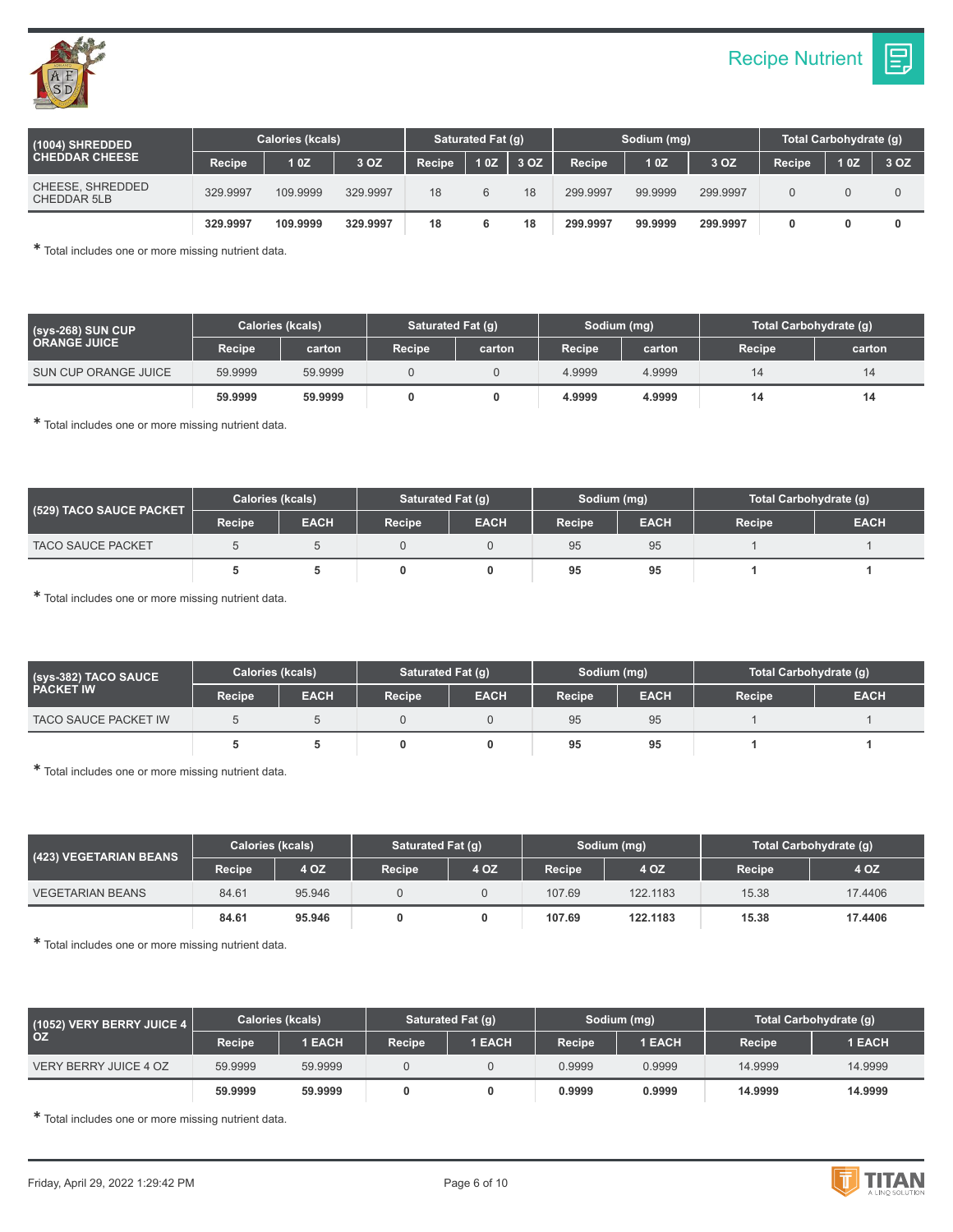

| (995) WG CHEESEBURGER<br><b>SLIDERS</b>  | Calories (kcals) |             |               | Saturated Fat (q) |               | Sodium (mg) | Total Carbohydrate (q) |             |
|------------------------------------------|------------------|-------------|---------------|-------------------|---------------|-------------|------------------------|-------------|
|                                          | Recipe           | <b>EACH</b> | <b>Recipe</b> | <b>EACH</b>       | <b>Recipe</b> | <b>EACH</b> | <b>Recipe</b>          | <b>EACH</b> |
| <b>WG CHEESEBURGER</b><br><b>SLIDERS</b> | 272              | 272         | 2.9           | 2.9               | 355           | 355         | 31.3                   | 31.3        |
|                                          | 272              | 272         | 2.9           | 2.9               | 355           | 355         | 31.3                   | 31.3        |

| (sys-180) WG 3 CHEESE<br><b>CALZONE</b> | <b>Calories (kcals)</b> |             | Saturated Fat (g) |             | Sodium (mg)   |             | Total Carbohydrate (g) |             |
|-----------------------------------------|-------------------------|-------------|-------------------|-------------|---------------|-------------|------------------------|-------------|
|                                         | <b>Recipe</b>           | <b>EACH</b> | <b>Recipe</b>     | <b>EACH</b> | <b>Recipe</b> | <b>EACH</b> | <b>Recipe</b>          | <b>EACH</b> |
| WG 3 CHEESE CALZONE                     | 249.9998                | 249.9998    |                   |             | 429,9996      | 429.9996    | 33                     | 33          |
|                                         | 249.9998                | 249.9998    |                   |             | 429.9996      | 429.9996    | 33                     | 33          |

✱ Total includes one or more missing nutrient data.

| (104) WG BEAN AND<br><b>CHEESE BURRITO IW</b> | <b>Calories (kcals)</b> |             | Saturated Fat (q) |             | Sodium (mg) |             | Total Carbohydrate (g) |             |
|-----------------------------------------------|-------------------------|-------------|-------------------|-------------|-------------|-------------|------------------------|-------------|
|                                               | Recipe                  | <b>EACH</b> | <b>Recipe</b>     | <b>EACH</b> | Recipe      | <b>EACH</b> | <b>Recipe</b>          | <b>EACH</b> |
| WG BEAN AND CHEESE<br><b>BURRITO IW</b>       | 340                     | 340         |                   |             | 560         | 560         | 46.9999                | 46.9999     |
|                                               | 340                     | 340         |                   |             | 560         | 560         | 46,9999                | 46.9999     |

✱ Total includes one or more missing nutrient data.

| $(sys-178)$ WG BEAR \<br>I GRAHAMS VANILLA '<br>300/1OZ | Calories (kcals) |         | Saturated Fat (g) |         | Sodium (mg) |         | Total Carbohydrate (g) |         |
|---------------------------------------------------------|------------------|---------|-------------------|---------|-------------|---------|------------------------|---------|
|                                                         | <b>Recipe</b>    | package | <b>Recipe</b>     | package | Recipe      | package | <b>Recipe</b>          | package |
| WG BEAR GRAHAMS<br>VANILLA 300/1OZ                      | 90               | 90      |                   |         | 200         | 200     | 16                     | 16      |
|                                                         | 90               | 90      |                   |         | 200         | 200     | 16                     | 16      |

✱ Total includes one or more missing nutrient data.

| $(1009)$ WG BEEF AND<br><b>CHEESE CHALUPA</b> | Calories (kcals) |             | Saturated Fat (g) |             | Sodium (mg)   |             | Total Carbohydrate (g) |             |
|-----------------------------------------------|------------------|-------------|-------------------|-------------|---------------|-------------|------------------------|-------------|
|                                               | Recipe           | <b>EACH</b> | <b>Recipe</b>     | <b>EACH</b> | <b>Recipe</b> | <b>EACH</b> | <b>Recipe</b>          | <b>EACH</b> |
| WG BEEF AND CHEESE<br><b>CHALUPA</b>          | 244.5            | 244.5       | 5.92              | 5.92        | 404.03        | 404.03      | 11.18                  | 11.18       |
|                                               | 244.5            | 244.5       | 5.92              | 5.92        | 404.03        | 404.03      | 11.18                  | 11.18       |

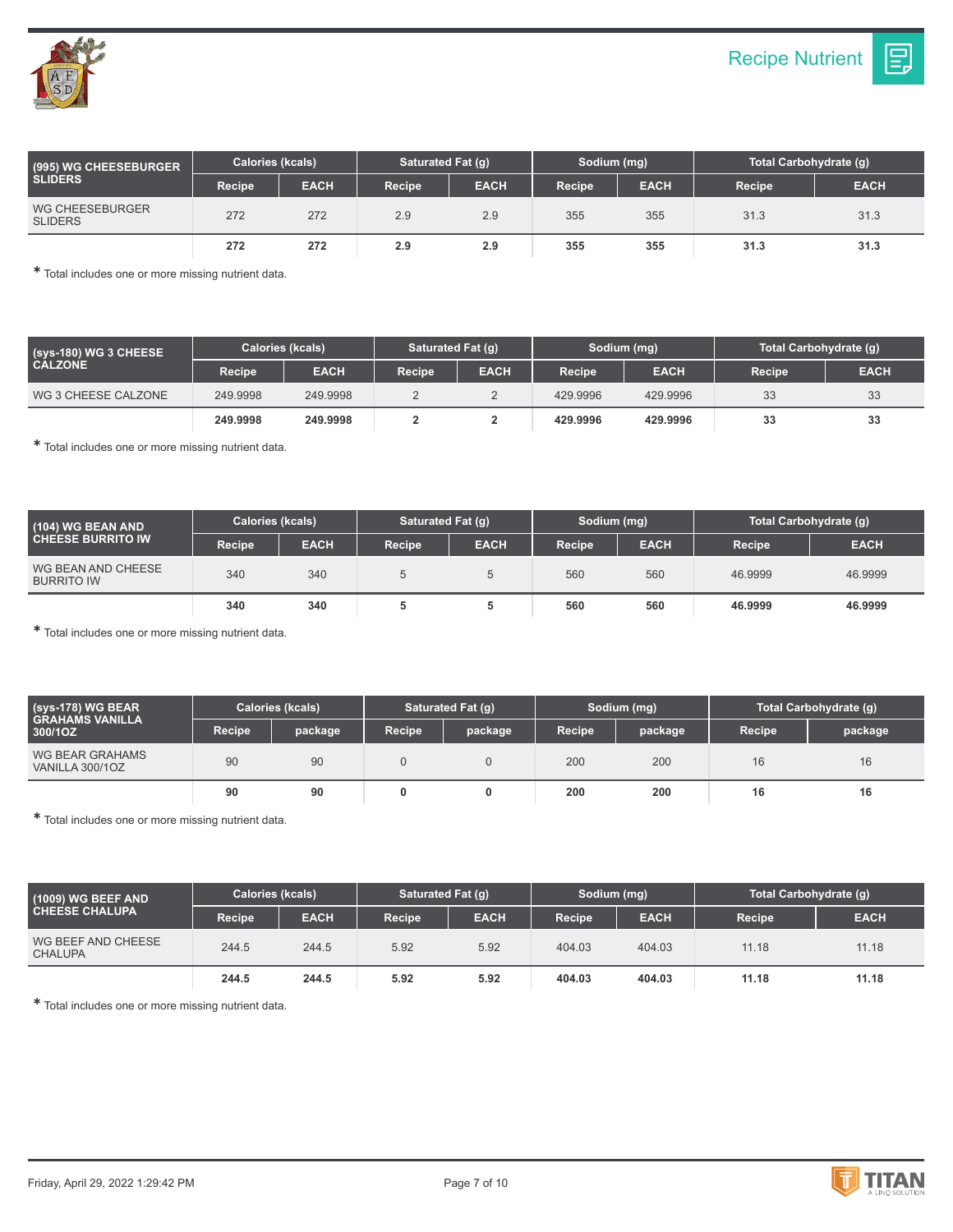



| (951) WG BEEF DOUBLE<br><b>DOGS</b> | Calories (kcals) |                | Saturated Fat (g) |                |               | Sodium (mg)    | Total Carbohydrate (q) |                |
|-------------------------------------|------------------|----------------|-------------------|----------------|---------------|----------------|------------------------|----------------|
|                                     | <b>Recipe</b>    | <b>SERVING</b> | Recipe            | <b>SERVING</b> | <b>Recipe</b> | <b>SERVING</b> | <b>Recipe</b>          | <b>SERVING</b> |
| WG BEEF DOUBLE DOGS                 | 322.9997         | 322.9997       | 2.9999            | 2.9999         | 419.9997      | 419.9997       | 4 <sup>1</sup>         | 41             |
|                                     | 322.9997         | 322.9997       | 2.9999            | 2.9999         | 419.9997      | 419.9997       | 41                     | 41             |

| (105) WG CHEESE STUFFED<br><b>STICKS RECIPE</b> | Calories (kcals) |          | Saturated Fat (q) |        | Sodium (mg) |          | Total Carbohydrate (g) |         |
|-------------------------------------------------|------------------|----------|-------------------|--------|-------------|----------|------------------------|---------|
|                                                 | Recipe           | 2 EACH   | Recipe            | 2 EACH | Recipe      | 2 EACH   | Recipe                 | 2 EACH  |
| PARMESAN GRATED CHS                             | 119,0679         | 119,0679 | 4.3576            | 4.3576 | 511.425     | 511.425  | 3.9434                 | 3.9434  |
| WG CHEESE STUFFED<br><b>STICKS RECIPE</b>       | 294.9579         | 294.9579 | 5.8991            | 5.8991 | 481.7647    | 481.7647 | 29.4958                | 29.4958 |
| <b>GARLIC BUTTERMIST</b><br><b>SPRAY</b>        | 2.1283           | 2.1283   | 0.0173            | 0.0173 | 1.9187      | 1.9187   | 0.0016                 | 0.0016  |
|                                                 | 416.1541         | 416.1541 | 10.274            | 10.274 | 995.1084    | 995.1084 | 33.4408                | 33.4408 |

✱ Total includes one or more missing nutrient data.

| (sys-153) WG CHICKEN \<br><b>RICE &amp; CHEESE BURRITO</b> | Calories (kcals)    |             |              | Saturated Fat (g) |             |              | Sodium (mg)   |             |              | Total Carbohydrate (q) |             |              |
|------------------------------------------------------------|---------------------|-------------|--------------|-------------------|-------------|--------------|---------------|-------------|--------------|------------------------|-------------|--------------|
|                                                            | Recipe <sup>1</sup> | <b>EACH</b> | <b>xCASE</b> | Recipe            | <b>EACH</b> | <b>xCASE</b> | <b>Recipe</b> | <b>EACH</b> | <b>xCASE</b> | <b>Recipe</b>          | <b>EACH</b> | <b>xCASE</b> |
| WG CHICKEN RICE &<br><b>CHEESE BURRITO</b>                 | 0.1529              | 4.3333      | 337.6632     | 0.0014            | 0.0384      | 2.9937       | 0.2162        | 6.1282      | 477.5239     | 0.0167                 | 0.4743      | 36.9587      |
|                                                            | 0.1529              | 4.3333      | 337.6632     | 0.0014            | 0.0384      | 2.9937       | 0.2162        | 6.1282      | 477.5239     | 0.0167                 | 0.4743      | 36.9587      |

✱ Total includes one or more missing nutrient data.

| (9009) WG CHILI CHEESE<br><b>FLAQUITO</b> | <b>Calories (kcals)</b> |             | Saturated Fat (q) |             | Sodium (mg)   |             | Total Carbohydrate (g) |             |
|-------------------------------------------|-------------------------|-------------|-------------------|-------------|---------------|-------------|------------------------|-------------|
|                                           | Recipe                  | <b>EACH</b> | <b>Recipe</b>     | <b>EACH</b> | <b>Recipe</b> | <b>EACH</b> | Recipe                 | <b>EACH</b> |
| WG CHILI CHEESE<br><b>FLAQUITO</b>        | 337.9997                | 337.9997    | 5.5               | 5.5         | 382.9997      | 382.9997    | 30.9999                | 30.9999     |
|                                           | 337.9997                | 337.9997    | 5.5               | 5.5         | 382.9997      | 382.9997    | 30,9999                | 30.9999     |

✱ Total includes one or more missing nutrient data.

| (1331) WG CHOCOLATE<br><b>BEAR GRAHAM</b> | Calories (kcals) |             | Saturated Fat (q) |             | Sodium (mg) |             | Total Carbohydrate (g) |             |
|-------------------------------------------|------------------|-------------|-------------------|-------------|-------------|-------------|------------------------|-------------|
|                                           | Recipe           | <b>EACH</b> | Recipe            | <b>EACH</b> | Recipe      | <b>EACH</b> | <b>Recipe</b>          | <b>EACH</b> |
| WG CHOCOLATE BEAR<br><b>GRAHAM</b>        | 110              | 110         | 0.5               | 0.5         | 95          | 95          | 21                     | 21          |
|                                           | 110              | 110         | 0.5               | 0.5         | 95          | 95          | 21                     | 21          |

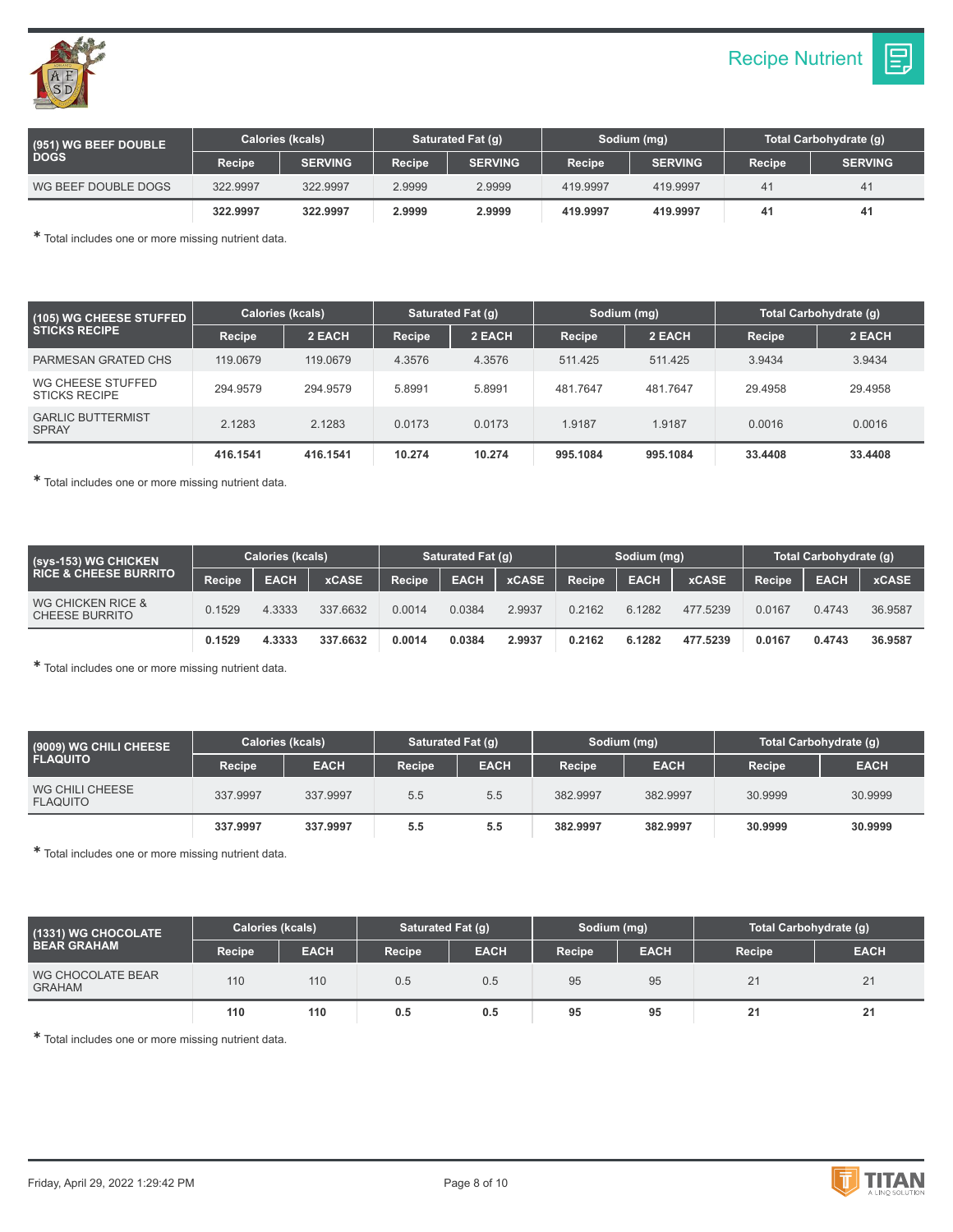



| (101) WG CORNDOG | Calories (kcals) |             | Saturated Fat (q) |             | Sodium (mg) |             | Total Carbohydrate (q) |             |
|------------------|------------------|-------------|-------------------|-------------|-------------|-------------|------------------------|-------------|
|                  | <b>Recipe</b>    | <b>EACH</b> | Recipe            | <b>EACH</b> | Recipe      | <b>EACH</b> | <b>Recipe</b>          | <b>EACH</b> |
| WG CORNDOG       | 280              | 280         | 3.4999            | 3.4999      | 660         | 660         | 31                     | 31          |
|                  | 280              | 280         | 3.4999            | 3.4999      | 660         | 660         | 31                     | 31          |

| (6006) WG ITALIAN<br><b>PINWHEEL SANDWICH</b> | <b>Calories (kcals)</b> |             | Saturated Fat (q) |             | Sodium (mg)   |             | Total Carbohydrate (g) |             |
|-----------------------------------------------|-------------------------|-------------|-------------------|-------------|---------------|-------------|------------------------|-------------|
|                                               | Recipe                  | <b>EACH</b> | <b>Recipe</b>     | <b>EACH</b> | <b>Recipe</b> | <b>EACH</b> | <b>Recipe</b>          | <b>EACH</b> |
| WG ITALIAN PINWHEEL<br><b>SANDWICH</b>        | 279.9997                | 279.9997    |                   |             | 599.9995      | 599.9995    | 28                     | 28          |
|                                               | 279.9997                | 279.9997    |                   |             | 599.9995      | 599.9995    | 28                     | 28          |

✱ Total includes one or more missing nutrient data.

| (sys-321) WG PEPPERONI<br><b>SLIDER</b> | <b>Calories (kcals)</b> |             | Saturated Fat (q) |             | Sodium (mg)   |             | Total Carbohydrate (q) |             |
|-----------------------------------------|-------------------------|-------------|-------------------|-------------|---------------|-------------|------------------------|-------------|
|                                         | <b>Recipe</b>           | <b>EACH</b> | Recipe            | <b>EACH</b> | <b>Recipe</b> | <b>EACH</b> | Recipe                 | <b>EACH</b> |
| WG PEPPERONI SLIDER                     | 302.7001                | 302.7001    | 6.11              | 6.11        | 634.28        | 634.28      | 30.5901                | 30.5901     |
|                                         | 302.7001                | 302.7001    | 6.11              | 6.11        | 634.28        | 634.28      | 30.5901                | 30.5901     |

✱ Total includes one or more missing nutrient data.

| (151) WG TACO NADA | <b>Calories (kcals)</b> |          | Saturated Fat (g) |        | Sodium (mg)   |      | Total Carbohydrate (g) |      |
|--------------------|-------------------------|----------|-------------------|--------|---------------|------|------------------------|------|
|                    | Recipe                  | Each     | Recipe            | Each   | <b>Recipe</b> | Each | Recipe                 | Each |
| WG TACO NADA       | 310.0001                | 310.0001 | 2.5001            | 2.5001 | 410           | 410  | 40                     | 40   |
|                    | 310,0001                | 310,0001 | 2.5001            | 2.5001 | 410           | 410  | 40                     | 40   |

✱ Total includes one or more missing nutrient data.

| (1001) WG TURKEY HAM &<br><b>CHEESE CROISSANT</b> | <b>Calories (kcals)</b> |             | Saturated Fat (q) |             | Sodium (mg)   |             | Total Carbohydrate (g) |             |
|---------------------------------------------------|-------------------------|-------------|-------------------|-------------|---------------|-------------|------------------------|-------------|
|                                                   | Recipe                  | <b>EACH</b> | <b>Recipe</b>     | <b>EACH</b> | <b>Recipe</b> | <b>EACH</b> | Recipe                 | <b>EACH</b> |
| WG TURKEY HAM &<br><b>CHEESE CROISSANT</b>        | 310                     | 310         |                   |             | 810           | 810         | 30                     | 30          |
|                                                   | 310                     | 310         |                   |             | 810           | 810         | 30                     | 30          |

✱ Total includes one or more missing nutrient data.

| (132) WG TURKEY HAM<br><b>AND CHEESE ROLL</b> | Calories (kcals) |             | Saturated Fat (q) |             | Sodium (mg)   |             | Total Carbohydrate (g) |             |
|-----------------------------------------------|------------------|-------------|-------------------|-------------|---------------|-------------|------------------------|-------------|
|                                               | Recipe           | <b>EACH</b> | <b>Recipe</b>     | <b>EACH</b> | <b>Recipe</b> | <b>EACH</b> | <b>Recipe</b>          | <b>EACH</b> |
| WG TURKEY HAM AND<br>CHEESE ROLL              | 259.9998         | 259.9998    | 3.5               | 3.5         | 899.9992      | 899.9992    | 30                     | 30          |
|                                               | 259.9998         | 259.9998    | 3.5               | 3.5         | 899.9992      | 899.9992    | 30                     | 30          |